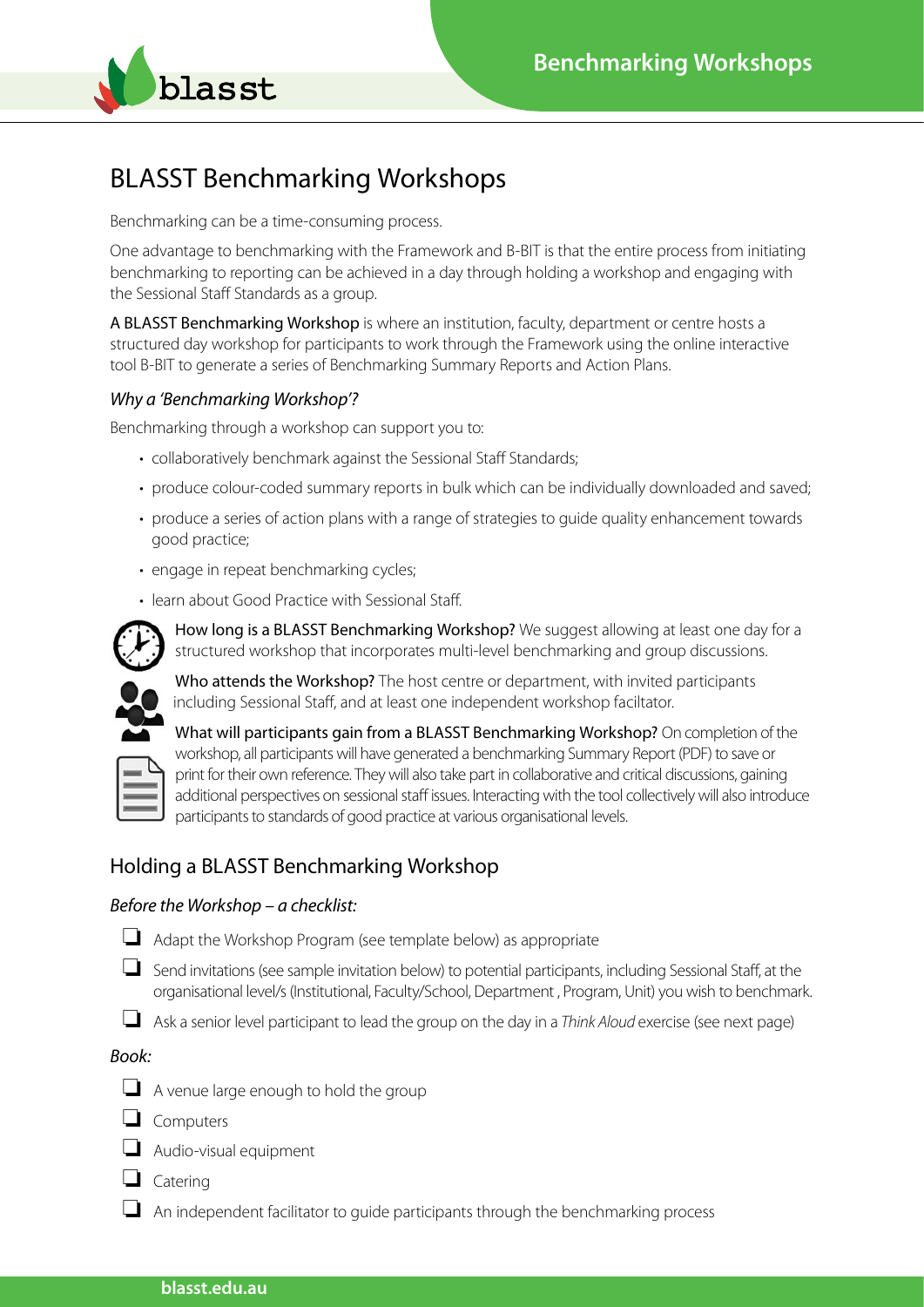

Sample invitation to a Benchmarking Workshop  $\rm{halas}$  S $\rm{t}$  Benchmarking leadership and advancement of standards for sessional teaching

*You are invited to take part in a one-day Workshop on Benchmarking with the Sessional Staff Standards Framework at [insert institution details] on [insert date / time]*

#### Welcome to BLASST – an OLT–funded project to establish national standards to support and enhance quality teaching by Sessional Staff in higher education.

 [institution name] is holding a BLASST Benchmarking Workshop with the Sessional Staff Standards Framework to evaluate the quality of performance and outcomes in learning and teaching; and in management and administrative policy, procedure and practices affecting sessional teaching staff.

As a sessional teacher OR as a staff member who is involved in managing, administrating, or convening Sessional Staff in [Department/ Faculty / School / Institution ] you are invited to this Workshop to use an online interactive tool to evaluate Sessional Staff standards for quality learning and teaching at your institution.

#### The Workshop

This one-day workshop will be facilitated by [host department or centre] (your institutional contact is [name & email]). Your fellow workshop participants will include sessional teachers from your institution as well as academic and professional staff. At the end of the Workshop, each participant will be presented with a customised summary report.

## Sample BLASST Benchmarking Workshop Program

|       | DAY PROGRAM                                                                                                                                                                                      |                                                    |
|-------|--------------------------------------------------------------------------------------------------------------------------------------------------------------------------------------------------|----------------------------------------------------|
| 10.00 | Welcome<br>Introduction to the BLASST Sessional Staff Standards Framework<br>(SSSF)<br>Introduction to the BLASST Benchmarking Interactive Tool (B-BIT)<br>Benchmarking using the SSSF and B-BIT | Host centre<br>representative +<br>Facilitator     |
| 10.10 | Starting off with the Institutional standards<br>• Think Aloud exercise                                                                                                                          | Invited senior level<br>participants + Facilitator |
| 10.40 | Group activity:<br>Attendees work in groups at the SSSF Institutional, Faculty,<br>Department, and/or Individual levels work through the SSSF and<br><b>B-BIT</b>                                | Whole group                                        |
| 12.00 | Lunch                                                                                                                                                                                            |                                                    |
| 12.30 | continue Group activity                                                                                                                                                                          | Whole group                                        |
| 2.00  | Afternoon tea                                                                                                                                                                                    |                                                    |
| 2.15  | Whole-of-group discussion: What areas of strength and areas for<br>further development around Sessional Staff issues have been<br><i>identified for this institution?</i>                        | Whole group $+$ facilitator                        |
| 3.15  | Whole-of-group discussion: Where to from here?<br>Developing action plans and timeframes                                                                                                         | Whole group $+$ facilitator                        |
| 4.00  | Close                                                                                                                                                                                            |                                                    |